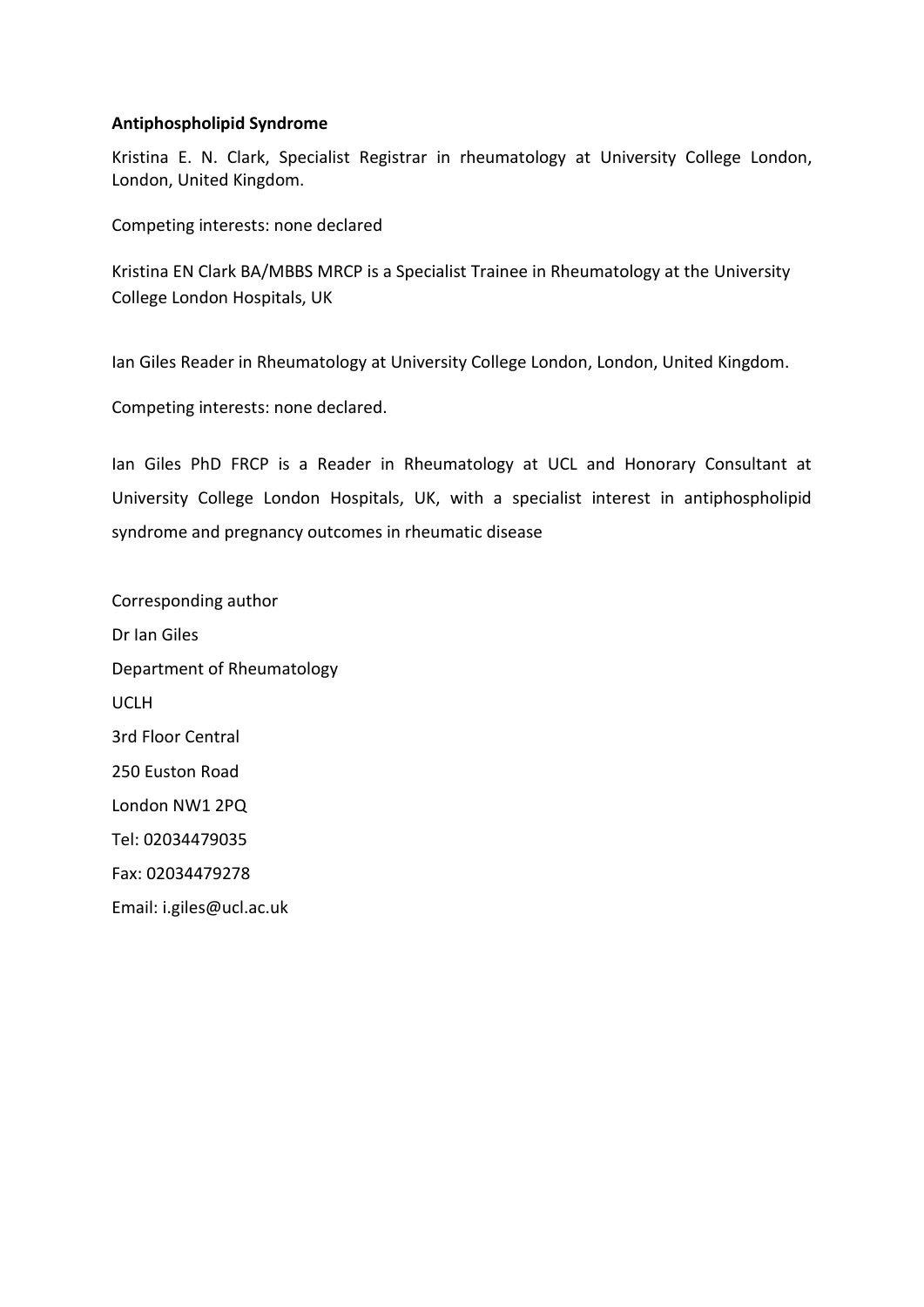#### **Abstract**

Antiphospholipid syndrome (APS) is an acquired autoimmune thrombophilia characterised by venous or arterial thrombosis, and/or pregnancy loss or complications in the presence of persistently positive antiphospholipid antibodies (aPL). Patients can also develop other organ involvement, referred to as non-criteria manifestations including livedo reticularis, thrombocytopaenia and nephropathy. Increasingly, non-thrombotic inflammatory mechanisms are identified in APS pathogenesis along with recognition that obstetric APS may be a specific subset of APS. Treatment remains focused on lifelong anticoagulation, and prevention of further thrombosis/ obstetric complications. Identification however, of novel mechanisms are leading development of diagnostic tests and more targeted therapies to improve management of this disease.

### **Keywords**

Anticardiolipin antibodies; anticoagulation; antiphospholipid syndrome; complement; β2 glycoprotein-1 antibodies; lupus anticoagulant; obstetric morbidity; thrombosis

## **Introduction**

Clinical manifestations of venous or arterial thrombosis and/or certain forms of pregnancy loss in the presence of persistently positive antiphospholipid antibodies (aPL) are required to classify (1) antiphospholipid syndrome (APS) according to international criteria (Table 1). These criteria, primarily intended to create well defined cohorts for research studies, are routinely applied in clinical practice to aid diagnosis. Current criteria aPL tests include detection of: anti-cardiolipin antibodies (aCL) and/or anti-β2-glycoprotein I (β2GPI) antibodies by enzyme linked immunosorbent assay (ELISA); and/or positive lupus anticoagulant (LA) assay by prolongation of *in vitro* phospholipid (PL) dependent clotting assays that can be corrected by addition of excess PL.

### **Epidemiology**

Estimates of aPL in the general population vary around 1-5% and their prevalence is increased in: the elderly; various medications; infections (including human immunodeficiency virus, varicella, hepatitis C, syphilis, malaria and leprosy);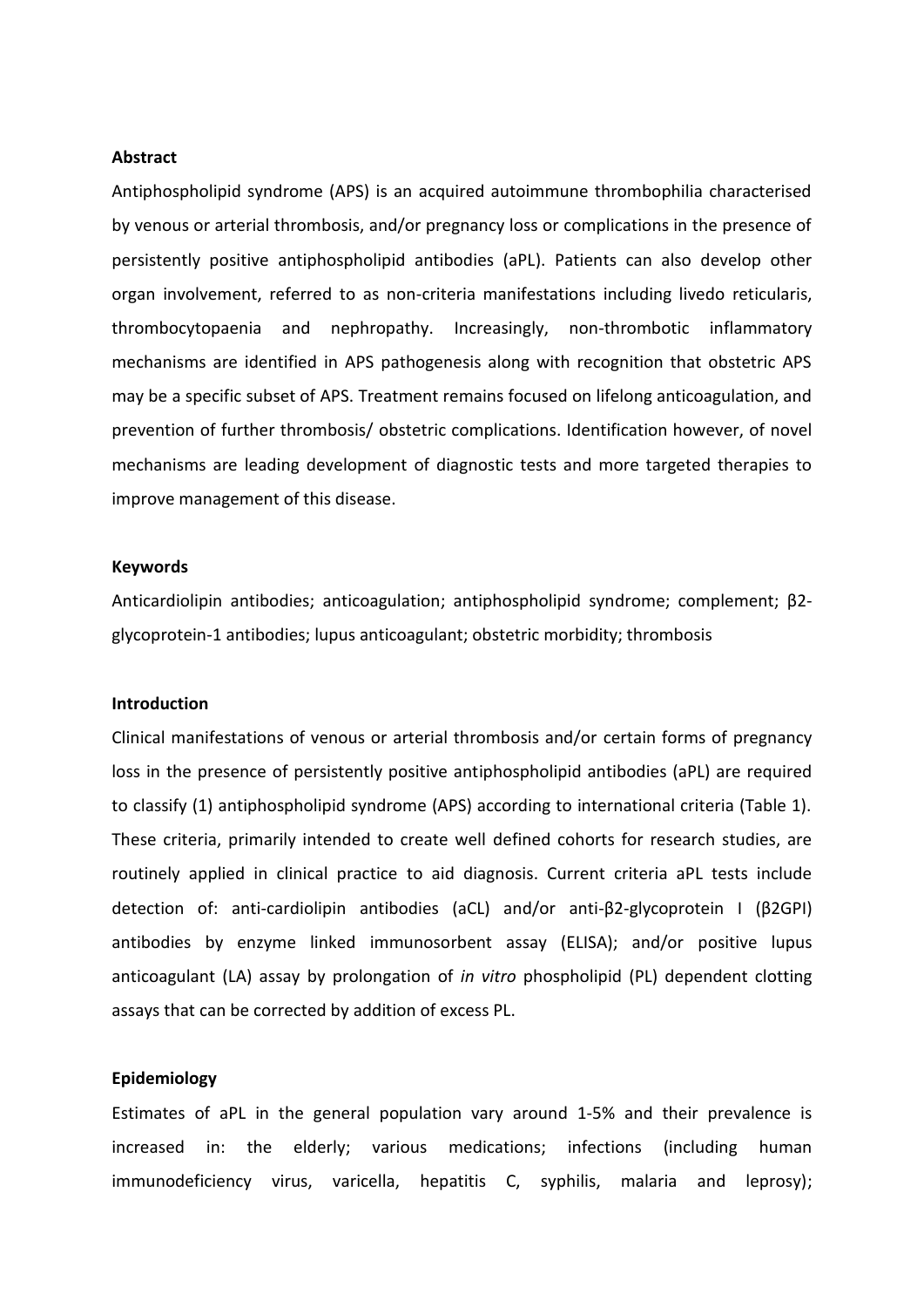lymphoproliferative disorders; and other autoimmune rheumatic diseases (ARD), principally systemic lupus erythematosus (SLE). The precise prevalence of APS however is unknown. The APS Alliance for Clinical Trials and International Networking (APS ACTION) systematically analysed published studies to produce estimates of aPL prevalence of: 6% in pregnancy morbidity; 10% in deep vein thrombosis (DVT); 11% in myocardial infarction; 14% in stroke; and 17% in stroke in individuals less than 50 years.

An observational European study (Euro-Phospholipid project) has defined the characteristics of 1000 patients with APS (2). Of these patients 82% were female and the majority (53.1%) had primary APS in the absence of another disease and the remainder had APS in association with another ARD, most commonly SLE. Although these cases were originally defined as secondary APS this distinction is now considered less useful and current classification criteria recommend any associated disorder be reported as ARD associated APS. Although, aPL are found in up to 40% of patients with SLE only 40% of those patients will develop APS. A more severe variant with widespread microvascular thrombosis and high morbidity/mortality, known as Catastrophic (C)APS occurs in 1% of patients with APS.

## **Pathogenesis**

Animal models and in vitro studies provide direct evidence that aPL cause thrombotic and obstetric APS manifestations (3). One of the main distinguishing properties of pathogenic aPL is their binding to β2GPI, a protein composed of five regions called domains (D)I to V that contains an important epitope for pathogenic aPL on DI, particularly the region from arginine (Arg)39 to Arg43. Other antibodies have been identified in APS including those directed against prothrombin, protein C, protein S, Annexin V and Factor Xa. Interestingly, antibodies directed against β2GPI and prothrombin have shown to be responsible for prolongation of clotting times observed *in vitro* in LA tests. In contrast to this *in vitro* anticoagulant phenomenon, pathogenic aPL have been shown to have inflammatory, thrombotic and adverse obstetric effects in various animal models and upon various target cells including: monocytes, endothelial cells, neutrophils and trophoblast cells, leading to the recruitment of cell surface receptors, perturbation of intracellular signalling pathways and upregulation of pro-inflammatory and pro-coagulant factors. These effects are mediated through interactions with components of the coagulation and/or complement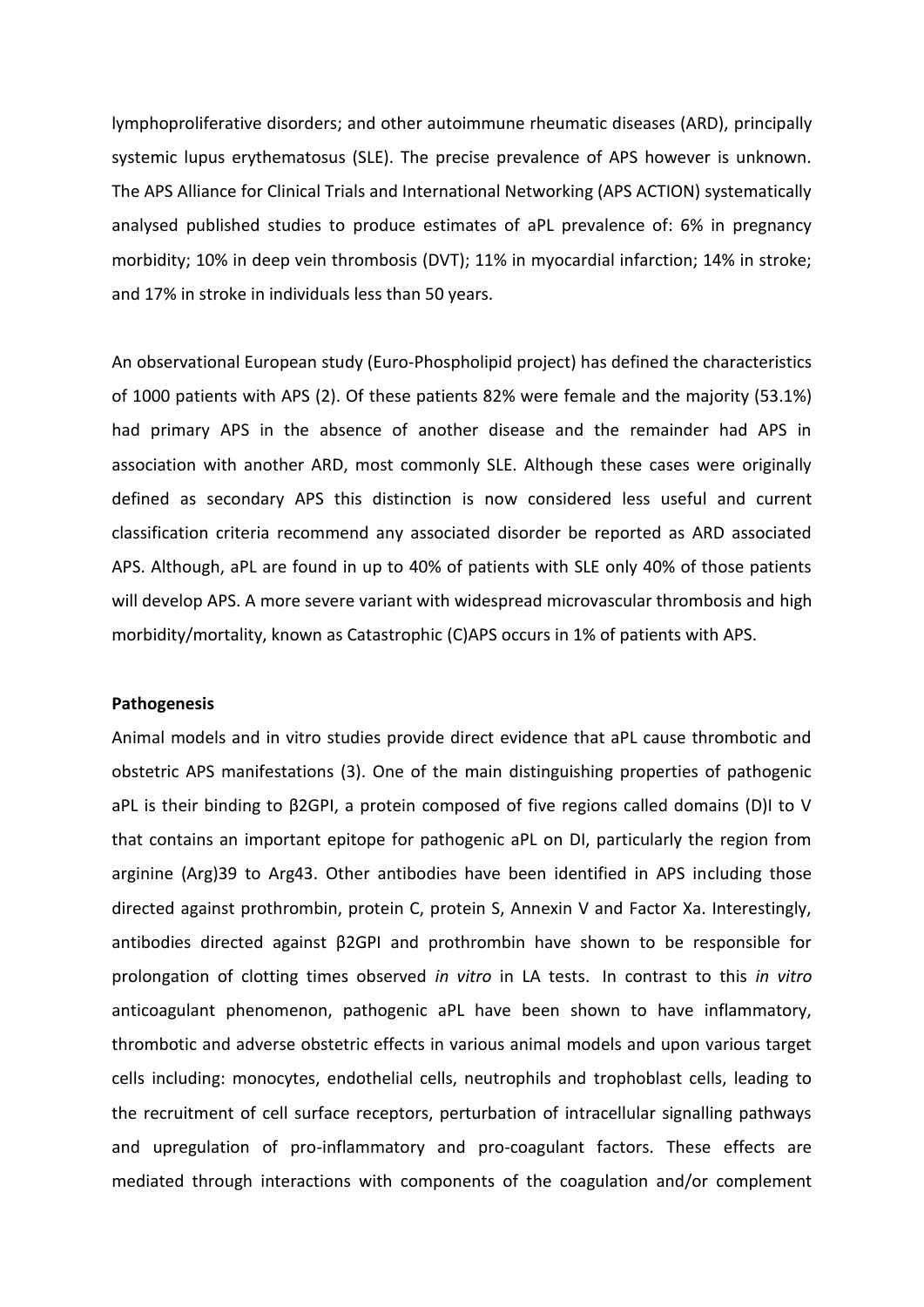cascade as well as cell surface interactions between aPL-β2GPI complexes cross-linking various receptors on different cell types (Figure 1).

A "two-hit" hypothesis has been proposed, whereby the first hit is an aPL induced prothrombotic/inflammatory state and the second is exposure to an acute precipitating event such as surgery, immobilisation, exogenous oestrogen or pregnancy. Interestingly, pregnancy does not serve purely as a precipitating pro-thrombotic state, since comparison of products of conception from aPL-positive and negative patients with recurrent early miscarriage demonstrates a specific defect in decidual endovascular trophoblast invasion in obstetric (O)APS and that placental infarction is not unique to APS. Increasingly, experimental evidence implicates non-thrombotic mechanisms in the pathogenesis of OAPS by aPL mediated complement activation, inflammation as well as impairment of placental development and function (Figure 1). In addition, clinical data from the European registry on Obstetric APS (EUROAPS) on 247 patients with OAPS demonstrated that progression to thrombosis and SLE are scarce compared with patients with thrombotic APS (4), thus lending credence to the hypothesis that OAPS is a specific subset with APS.

# **Clinical features**

Although vascular thrombosis and certain adverse pregnancy outcomes remain are the main clinical features of APS other non-classification criteria clinical features are increasingly recognised (Table 2) and indicate the variety of non-thrombotic effects of aPL. For instance, in the Euro-Phospholipid project the most common presenting non-criteria features were thrombocytopenia (21.9%), livedo reticularis (20.4%), superficial thrombophlebitis (9.1%), and haemolytic anaemia (6.6%).

# *Vascular thrombosis*

Thrombotic events are the hallmark of APS, most commonly venous events in the lower limbs. The presence of aPL increases the risk of venous thrombosis in patients with SLE twofold for aCL and six-fold for LA, compared to normal populations. In patients without an underlying ARD, venous thrombotic risk is increased 1.5-fold for aCL and up to 10-fold for LA, whilst arterial thrombosis is increased three (aCL) and four (LA) - fold. The risk of recurrent thrombosis or thromboembolism may be further enhanced in patients with triple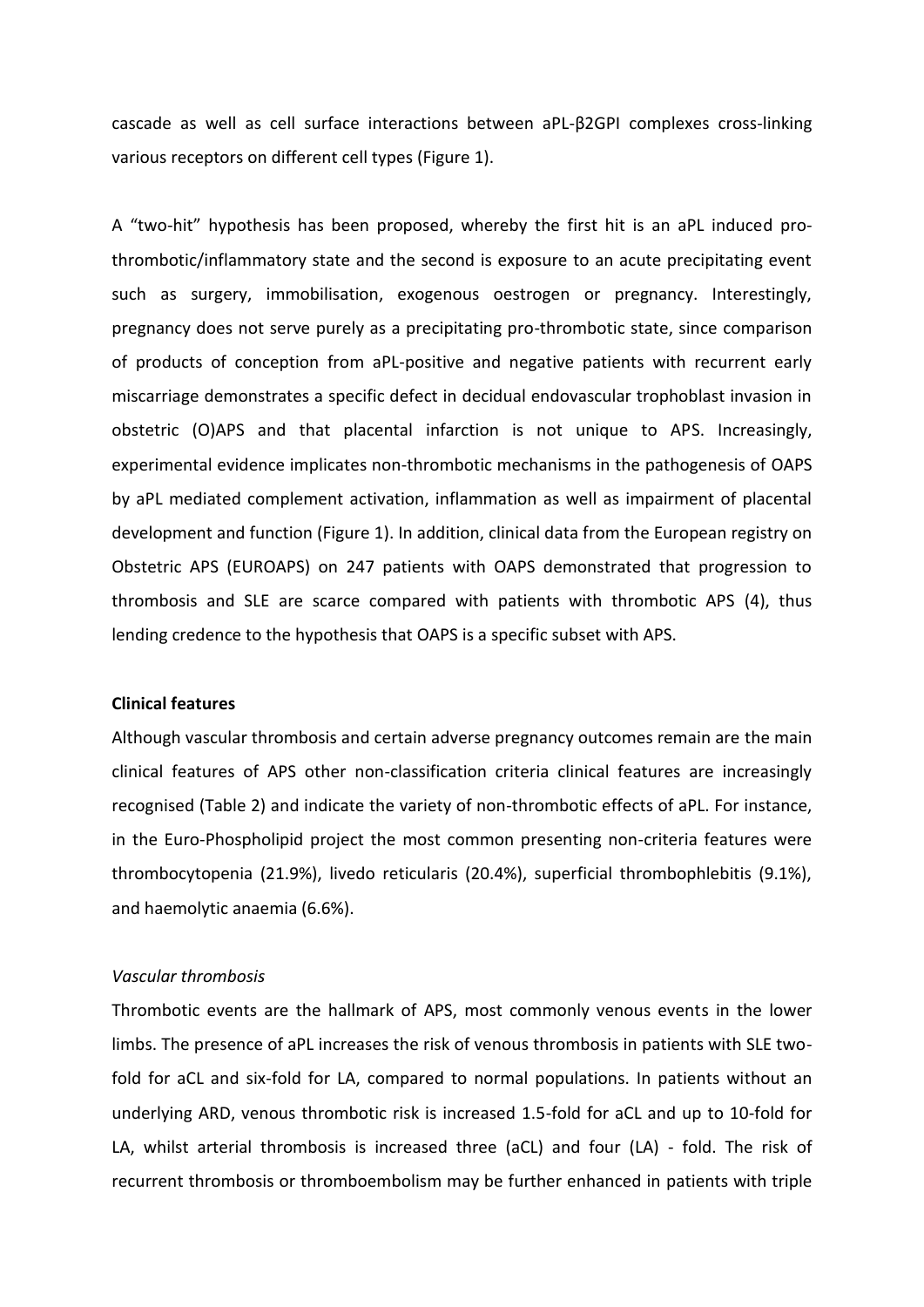positivity to LA, aCL and anti- β2GPI antibodies. Vascular events in the Euro-Phospholipid project included DVT (32%), stroke (13.1%), pulmonary embolism – PE - (9.0%), transient ischaemic attack (7.0%) and amaurosis fugax (2.8%). Given that aPL positivity is found in 17% of strokes in patients less than 50 years of age (compared with 0.7% of controls), the British Society of Haematology guidelines on investigation and management of APS recommends that anyone presenting with an ischaemic stroke under the age of 50 be screened for aPL (5).

### *Obstetric manifestations*

The current classification of obstetric APS is shown in Table 1. Recurrent miscarriages are a hallmark of APS. In the Euro-Phospholipid project the most common fetal complications were early fetal loss (35.4%), late fetal loss (16.9%), and premature birth (10.6% of live births). The most common obstetric complications in the mother were preeclampsia (9.5% of pregnant women), eclampsia (4.4%), and abruptio placentae (2.0%). Similarly, recurrent miscarriage and late fetal loss were the commonest complications in the EUROAPS registry. Whilst, laboratory data from the Euro-phospholipid and EUROAPS series confirm associations between all criteria aPL and pregnancy complications, the strongest association was found with LA and triple positivity.

# *Non-Criteria Manifestations*

Although many of the multisystem manifestations of APS (Table 2) are thrombotic in nature, it is increasingly recognised that aPL have other immune mediated effects that give rise to manifestations that fall outside of current APS classification criteria. These non-criteria manifestations involve multiple organ systems. Patients may present with valvular heart disease, and develop a sterile endocarditis (Libman-Sacks endocarditis) that give rise to embolic complications. Livedo reticularis is the most common dermatological manifestation of APS and when associated with aPL and stroke is known as Sneddon syndrome; less commonly skin ulceration may occur. Other non-ischaemic neurologic complications include chorea, psychiatric disorders, Guillain-Barre syndrome, transverse myelopathy, dementia and seizures. Thrombocytopaenia is a common finding on laboratory investigations, as is a prolonged aactivated Partial Thromboplastin Time (aPTT), yet bruising is rarely seen. An APS nephropathy has been described in which aPL cause renal endothelial intimal hyperplasia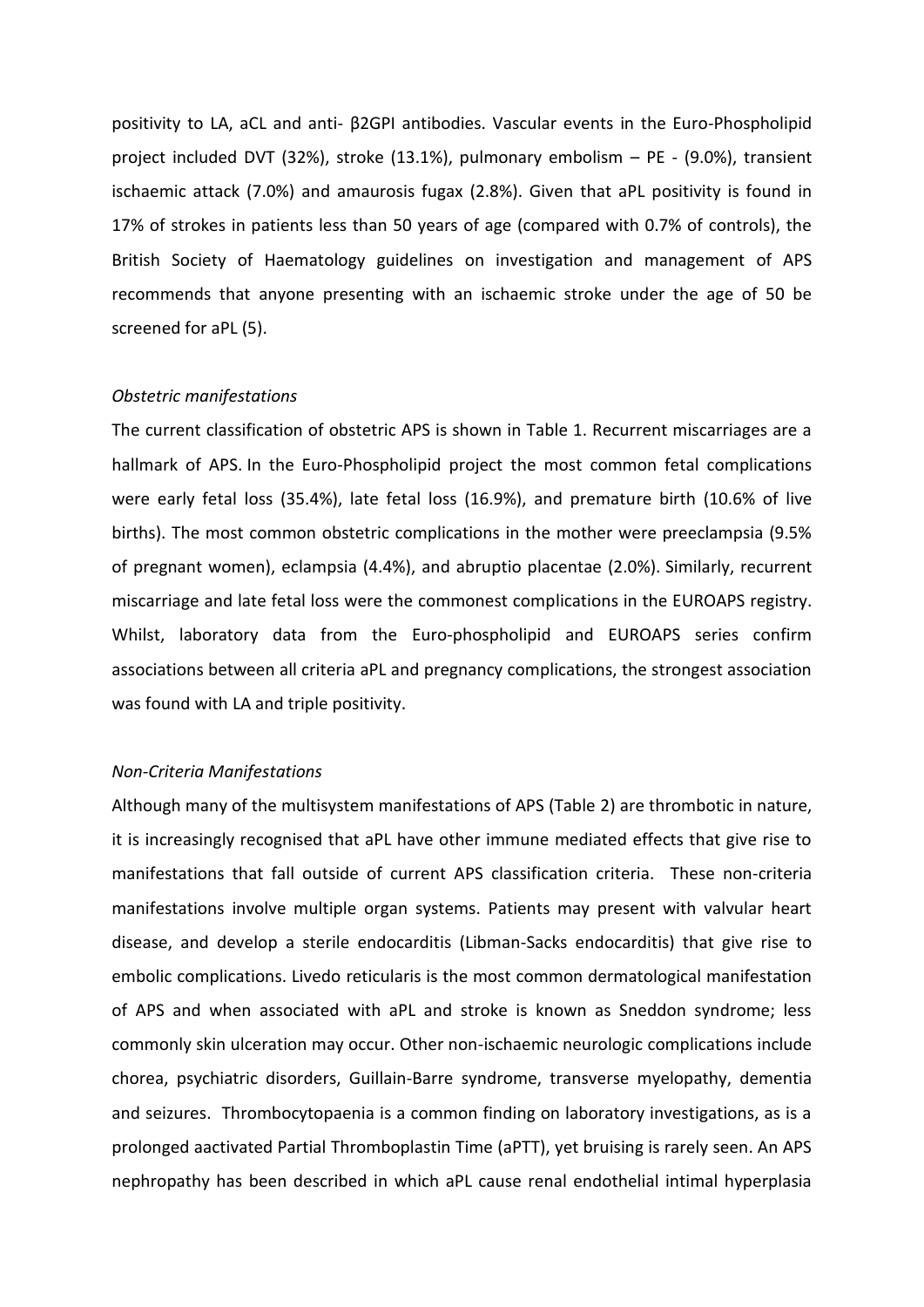independently of thrombosis due to activation of the mammalian target of rapamycin (mTOR) pathway.

## *Catastrophic antiphospholipid syndrome (CAPS)*

CAPS is a rare form of APS with high mortality presenting as a microangiopathic storm in the presence of aPL with no other likely diagnosis. Classification criteria have been developed and require presence of aPL, rapid onset of microthrombii in three or more organs within a week, biopsy confirmation of microthrombii and exclusion of other causes. In 65% of cases there is a precipitating cause such as infection, a surgical procedure or cessation of anticoagulation. It typically presents with multi-organ failure of kidneys, lungs, bowel, heart and brain. Mortality is high (44%) without treatment.

#### *Seronegative APS*

The occurrence of typical thrombotic or obstetric manifestations satisfying APS classification criteria in patients who are persistently negative for criteria aPL and lack any other identifiable cause has led to the concept of seronegative APS. This concept has not been as readily accepted as in other ARD, such as seronegative rheumatoid arthritis, but may be explained by a problem with sensitivity of current criteria tests rather than inaccurate diagnosis and has led to a search for other non-criteria aPL. A recent cohort study of 40 patients with seronegative APS, found 10% of patients to be positive for one or more noncriteria aPL, including anti-DI IgG and IgA aCL.

#### **Diagnosis**

The diagnosis of APs should be considered in the presence of otherwise unexplained: one or more thrombotic events; one or more specific adverse pregnancy events; thrombocytopenia or prolongation of clotting assay. Antibody testing for aPL should then be performed in these patients. Diagnosis is usually made according to classification criteria (Table 1) and based on the presence of one or both major clinical (thrombotic or obstetric) manifestations and persistent positivity of criteria aPL. It is important to recognise however, that these classification criteria are primarily a research tool that are currently undergoing revision and may alter in future iterations. Therefore, although they are routinely used to diagnose APS, consideration of this diagnosis may be made in certain patients who do not fulfil these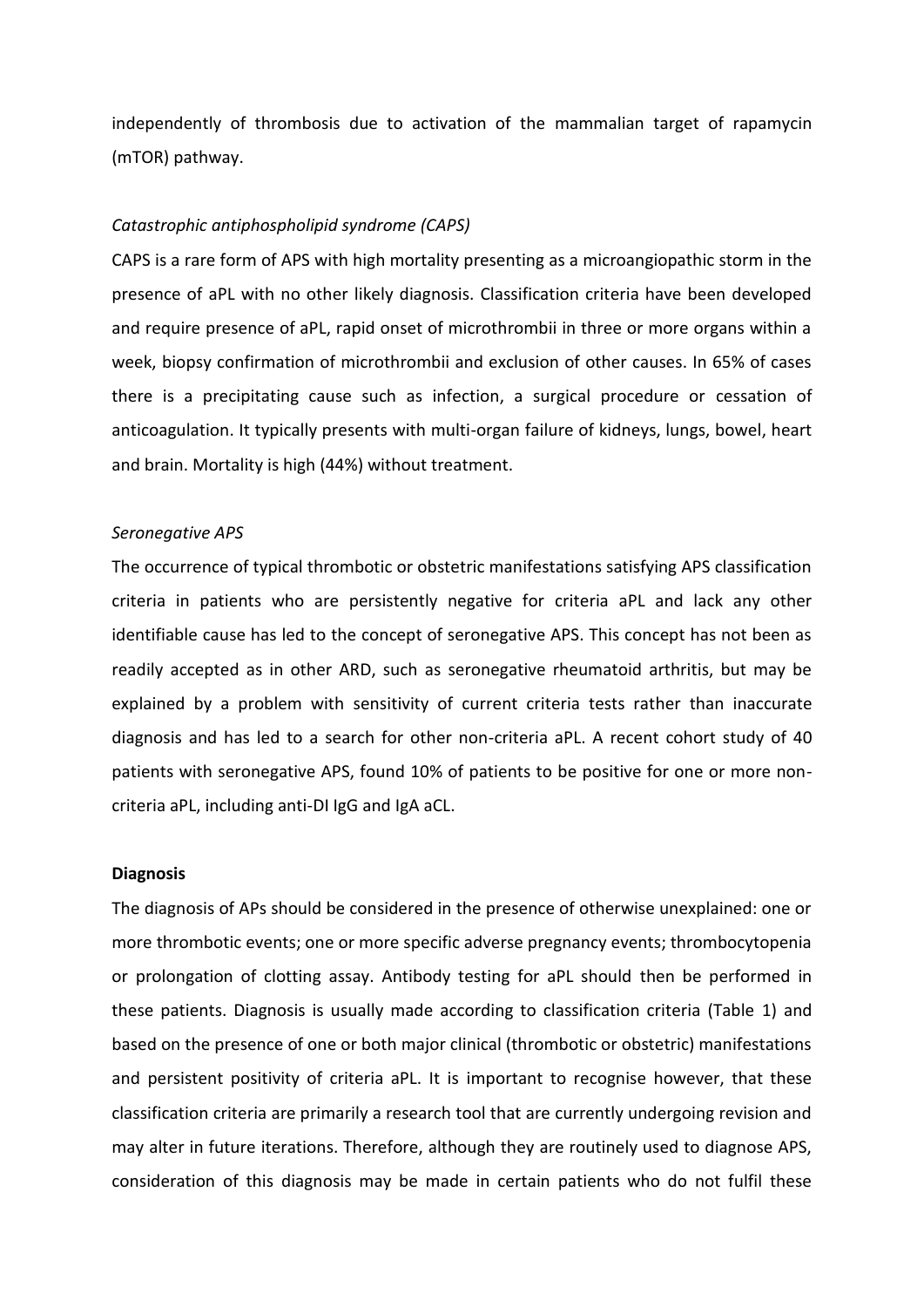criteria, such as individuals with otherwise unexplained thrombocytopenia, heart valve disease, renal thrombotic microangiopathy, or those with aPL-related clinical events and borderline positive aPL testing. In these circumstances however, consultation with a clinician with expertise in the diagnosis of APS is advised.

#### **Investigations**

#### *Laboratory tests*

Current criteria aPL tests consist of two direct ELISAs that detect antibodies against CL or β2GPI and the LA assay. Interpretation of the LA test is often challenging and a true positive result requires positivity in two clotting assays one of which must be the Factor Xa dependent dilute Russell Venom Viper Time (dRVVT) and one other, commonly the aPTT. The diagnosis of APS requires persistently positive (on at least two occasions, 12 or more weeks apart) IgG/M aCL and/or IgG/M anti-β2GPI and/or LA tests. There are no data to validate this time interval but it is designed to avoid inclusion of transiently positive (nonpathogenic) aPL that may arise due to infections and are not typically associated with the clinical features of APS.

Further investigations are required to exclude other associated conditions or causes of thrombotic/obstetric manifestations (Table 3). Standard blood tests are useful to examine for complications, coexistent ARD and alternative causes of positive aPL including infections, medications, malignancy as well as other coagulopathies. Thrombocytopaenia is a frequent finding in APS. Raised inflammatory markers, such as ESR may indicate co-existing inflammatory disease. Renal function is required, with a protein to creatinine ratio to exclude renal involvement. Immunology tests include ANA, ENA, C3/C4 and anti-dsDNA antibodies are important to examine for associated ARD, particularly SLE. A thrombophilia screen may be appropriate to exclude other coagulopathies if the findings will alter management as well as evaluation of other risk factors for thrombosis and/or pregnancy morbidity.

#### *Imaging*

If respiratory symptoms are the predominant feature, then a chest x-ray is required, followed by a ventilation-perfusion scan or a CT pulmonary angiogram to exclude a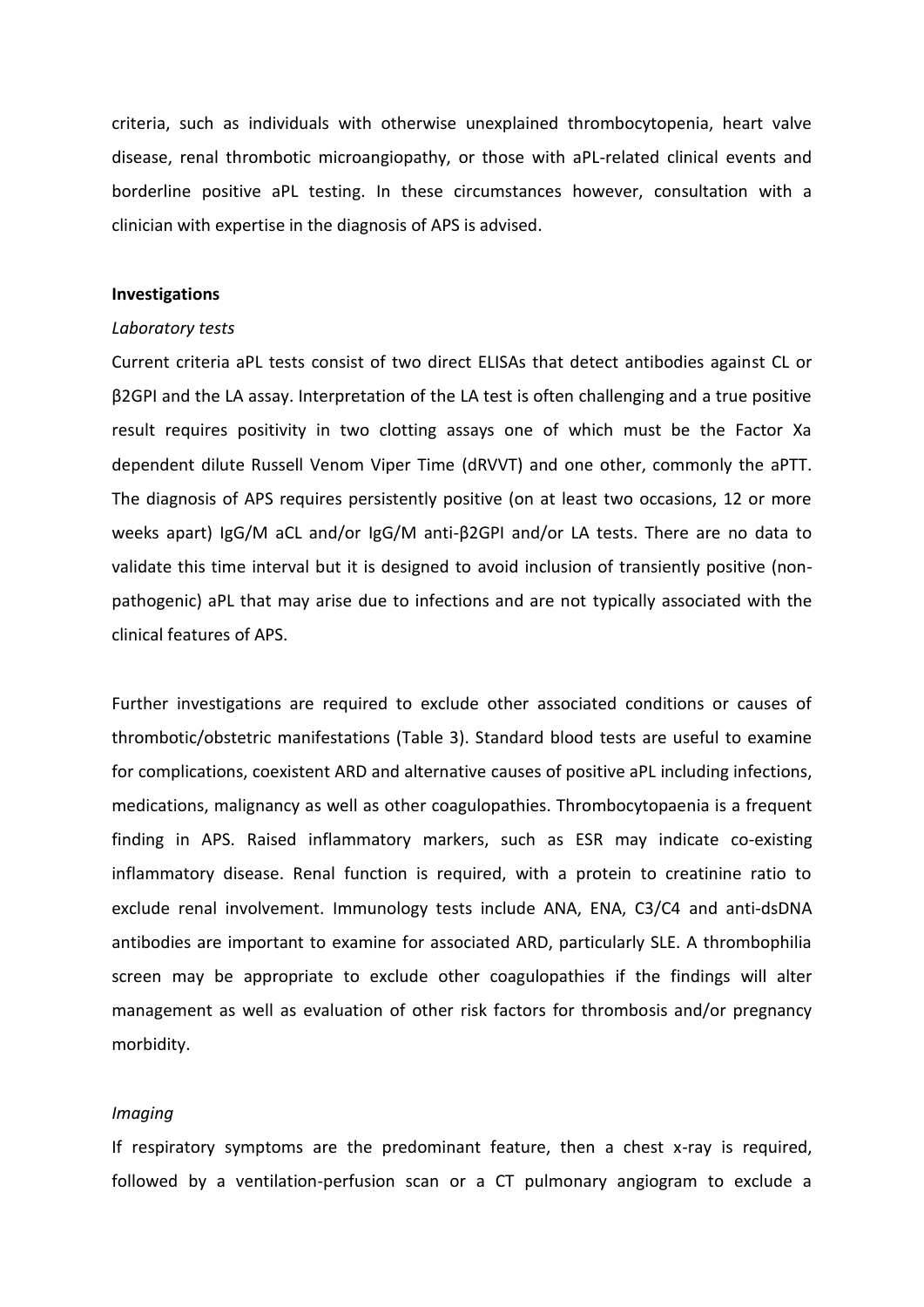pulmonary embolus. If neurological deficits are apparent then imaging of the brain is required to examine for cerebrovascular disease. Doppler ultrasound is required to confirm suspected DVTs.

#### *Other tests*

An ECG may display left ventricular hypertrophy in acute or chronic PE. Echocardiography may be required to detect heart valve lesions.

#### *Histology*

Histopathological confirmation is rarely required in primary APS but may be helpful if there is diagnostic uncertainty with manifestations. A typical finding in APS is thrombosis without evidence of inflammation in the vessel wall. Renal biopsies in renal APS carry a high mortality and are rarely indicated unless there is uncertainty as to aetiology of renal impairment, such as in SLE/APS. In patients with primary APS, vasculo-occlussive lesions in small renal vessels may cause fibrous intimal hyperplasia and thrombotic microangiopathy.

## *Non-criteria tests*

Problems with performance of criteria assays has led researchers to try and identify other aPL that are not recognised in standard criteria tests, by the development of alternative "non-criteria" assays. Particular attention has focussed on assays to detect antibodies against other PLs (such as phosphatidylethanolamine and phosphatidylserine (PS)); other proteins of the coagulation cascade (such as prothrombin (PT) and PS-PT complexes); to specific domains (particularly DI) of β2GPI; and a functional assay measuring annexin A5 resistance. In addition, there is increasing interest in detection of IgA aCL and anti-β2GPI. None of these assays however are available or indeed validated for routine clinical use (Table 3).

#### **Management**

The management of APS is outlined in Table 4.

## *Asymptomatic patients*

The risk of thrombosis in asymptomatic aPL carriers depends upon the type, titre and number of different aPL positive. A prospective study following aPL positive patients with no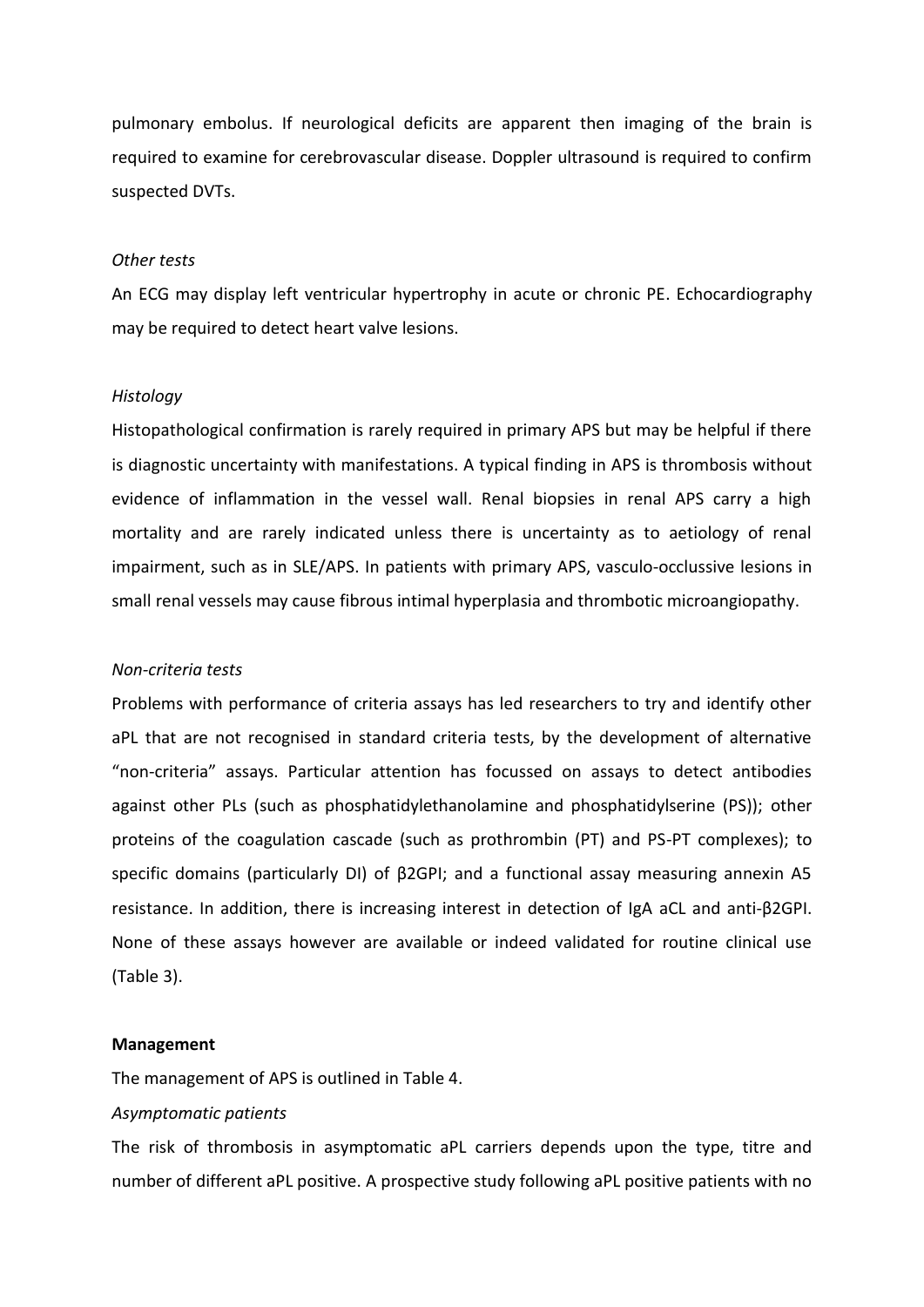previous thrombosis found that the risk of thrombosis if only one aPL antibody is present is the same for the general population (0.65% per year). The risk increases to 5.3% per year if the patient is triple antibody positive. Although there is no evidence to support routine thromboprophylaxis in asymptomatic aPL carriers, other modifiable vascular risk risk factors should be actively managed, smoking cessation encouraged and oestrogen containing therapies avoided. In transient situations of increased thrombotic risk such as hospitalisation or prolonged immobility short term heparin prophylaxis is advisable. Evidence is limited in women with asymptomatic aPL and no previous pregnancy morbidity and various consensus groups recommend careful monitoring and administration of lowdose aspirin in pregnancy. In women with coexistent SLE the administration of low aspirin has the additional benefit to reduce the risk of pre-eclampsia in pregnancy.

## *Vascular thrombosis*

Anticoagulation treatment is required lifelong for any patient with persistently positive aPL and a history of unprovoked thromboembolism. Anticoagulation is initiated with heparin and continued with warfarin. The intensity of anticoagulation has been much debated and the current standard of care for long term management of venous thrombosis in APS to maintain an INR between 2-3 is based on two randomised controlled trials that found no benefit of high intensity (INR >3) compared with low intensity (INR 2-3) warfarin in preventing recurrent thrombosis. Given that the recurrence rate and number of arterial events was low in these studies, the optimal management of arterial thrombosis in APS remains a matter of debate with some experts recommending a combination of warfarin (INR of 2-3) with low dose aspirin, whilst others advocate warfarin with higher INR of 3-4. It is important to note however, that as the anticoagulant target dose is increased so too is the risk of haemorrhage.

The use of direct oral anticoagulants (DOAC) are established as alternatives to VKAs for a wide range of indications outside of APS and rivaroxaban (a FXa inhibitor) has been shown to be a safe alternative to warfarin in secondary prevention of venous thrombotic APS in the Rivaroxaban in APS (RAPS) study. There is no current evidence however, to support use of DOACs in arterial thrombosis in APS.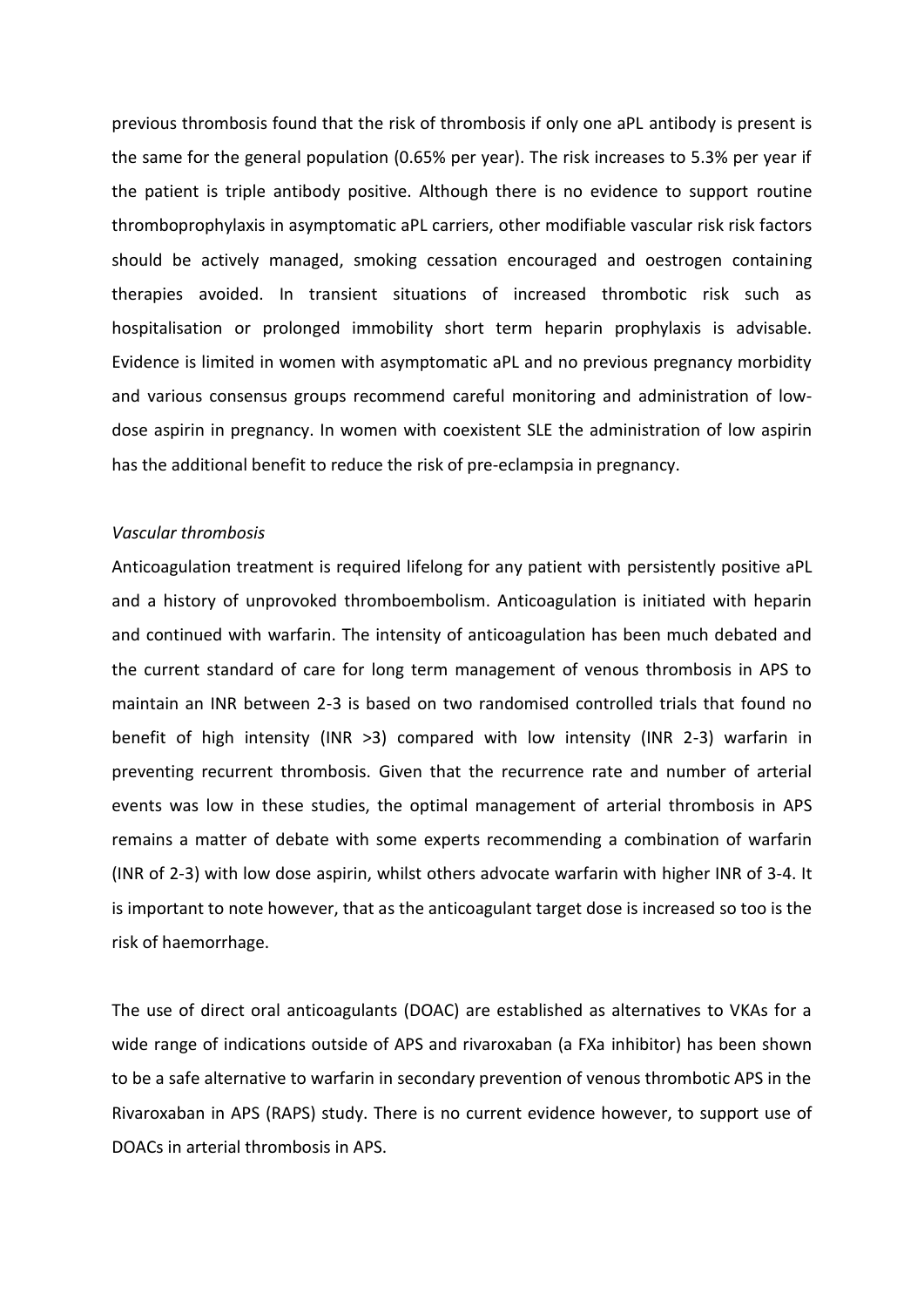For recurrent thrombosis on warfarin options include: increasing target INR to 3-4 if recurrence occurred at INR 2-3; addition of low dose aspirin (or clopidogrel); or switching to low molecular weight heparin (LMWH). Other potential adjunctive agents include: hydroxychloroquine, with proven anti-inflammatory and anti-thrombotic properties in SLE; statins, which have anti-inflammatory properties in small APS cohorts and reduce venous thromboembolism in large population cohorts; and sirolimus, an mTOR inhibitor that has been shown to reduce renal vasculopathy post-renal transplantation for APS nephropathy. Multiple case reports and series have shown benefit of Rituximab in refractory APS and in an open-label phase IIa descriptive pilot (RITAPS) study RTX was effective at controlling some non-criteria manifestations. Potential alternative and future therapies are outlined in Table 5.

#### *Pregnancy*

In patients with previous OAPS only (hence lacking thrombosis) low-dose aspirin and LMWH are advised throughout pregnancy. The level of evidence for this therapeutic regime varies for different aPL related obstetric manifestations with some studies supporting aspirin alone. Overall however, systematic reviews and consensus documents support combination with LMWH and aspirin. Where aspirin and heparin are not enough to result in a successful term pregnancy, there are few evidence based options. In patients with SLE/APS consideration should be given to concomitant treatment with medications to control disease activity that are compatible with pregnancy such as steroids and hydroxychloroquine.

In patients with thrombotic APS warfarin is not recommended throughout pregnancy because of its teratogenic effects on the foetus and should be switched to therapeutic heparin at confirmation of pregnancy. Pre-pregnancy counselling is advisable to warn patients of pregnancy risks and these therapeutic requirements.

## *Catastrophic APS*

Management of this rare condition is based on collective experience from the international CAPS registry that suggests anticoagulation, high dose intravenous glucocorticoids, intravenous immunoglobulin, plasma exchange and cyclophosphamide, particularly in ARD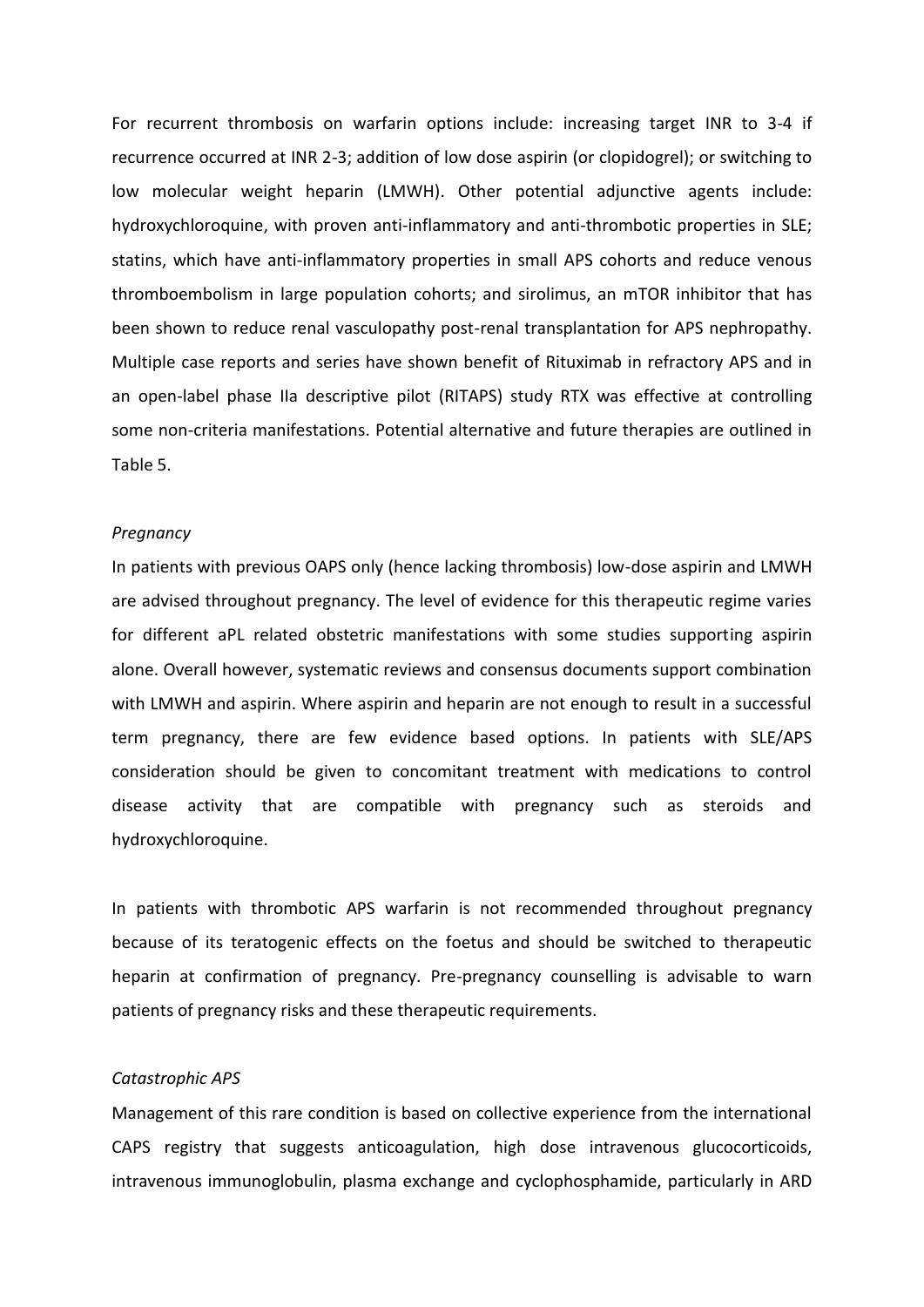associated APS. Rituximab may be considered if patients are not responsive to standard therapy and a complement inhibitor eculizumab has shown benefit in case reports.

### **Prognosis**

The 10 year follow-up data from the Euro-phospholipid project of patients having standard treatment for APS revealed a re-thrombosis rate of 15.3%. Although the most common presenting thrombotic event was a DVT, arterial thrombotic events increased in incidence during the course of the disease. The commonest obstetric complication was early pregnancy loss in 16.5%. Despite 72.9% of pregnancies succeeding in having one or more live births, there remained a high degree of fetal morbidity (48.2% being premature). A total of 9.3% of patients died during the 10-year period, with severe thrombotic events accounting for the majority of deaths (myocardial infarction, strokes and PE accounts for 36.5%, haemorrhages 10.7%).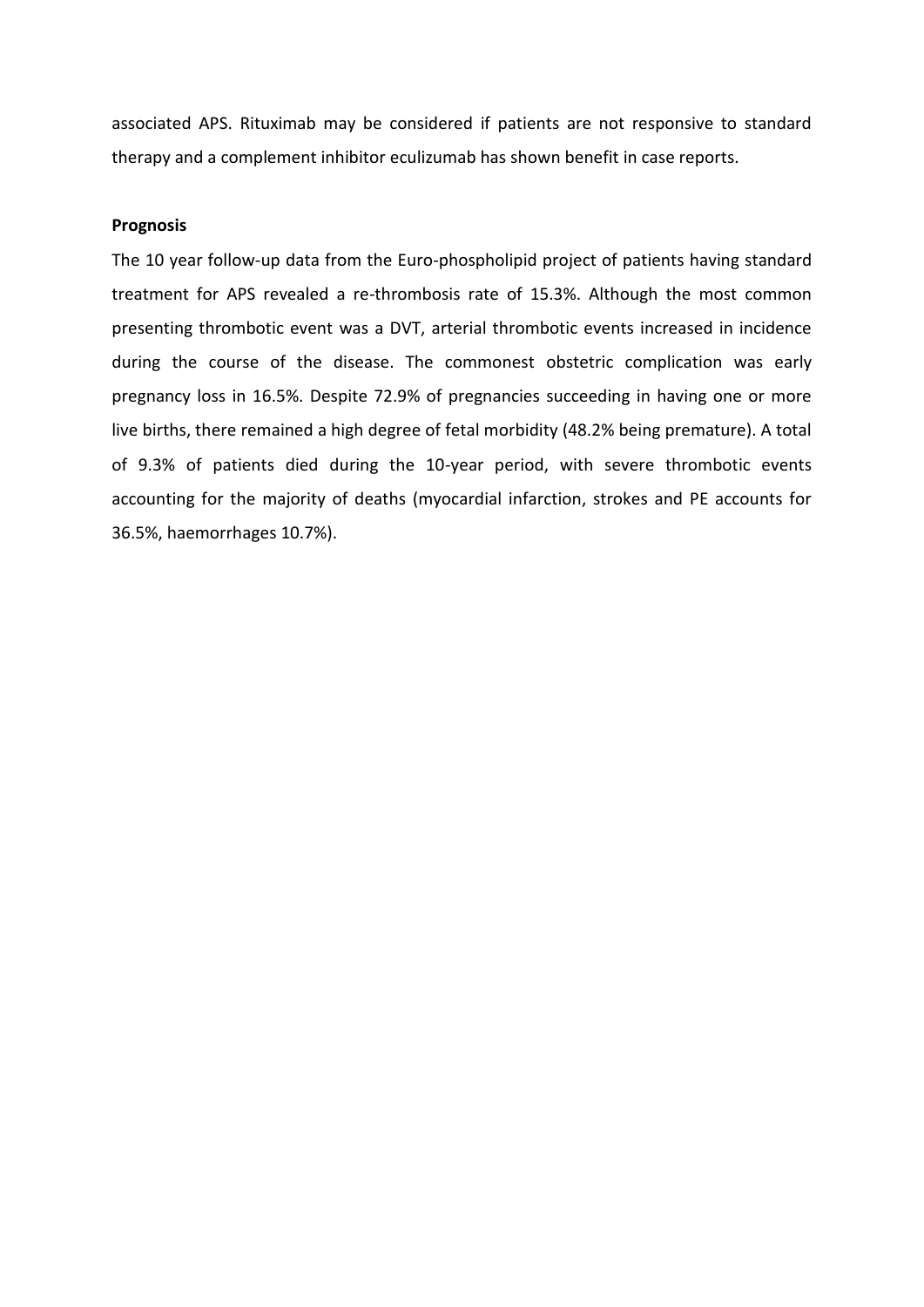# **Self-assessment Questions**

1) A 33 year old woman with SLE presents to the acute medical services with a severe headache which has been progressively deteriorating over the last 2 days. She takes hydroxychloroquine 200 mg BD.

Her initial observations show a blood pressure of 110/70 and heart rate 80. Shortly after this she becomes drowsy and is unable to hold a conversation. There is no obvious focal neurological deficit.

Blood tests show:

ESR 20mm/hr (0-20)

WBC 12 x10<sup>9</sup>/L (4-11)

Neutrophils 9 x 10<sup>9</sup> /L (2-7.5)

aPTT 42 seconds (23-31 seconds)

Liver function tests normal

C3 0.93 g/L (0.9-1.8)

CRP 2 mg/L (0-5)

What is the most appropriate investigation to elicit the diagnosis?

- a) CT angiography of the brain
- b) Blood and urine culture
- c) Lumbar Puncture
- d) CT brain with venogram
- e) CT brain

Answer is d)- due to the prolonged aPTT, the patient likely has secondary antiphospholipid syndrome, and has developed a venous sinus thrombosis.

2) A 31 year old woman with SLE on hydroxychloroquine attends clinic 7 weeks pregnant. She has had one previous pregnancy 3 years ago however this ended with a miscarriage at 12 weeks, and she is not sure of the cause. She is known to have a persistently positive lupus anticoagulant on previous serological testing.

What are the current guidelines for the management of this patient?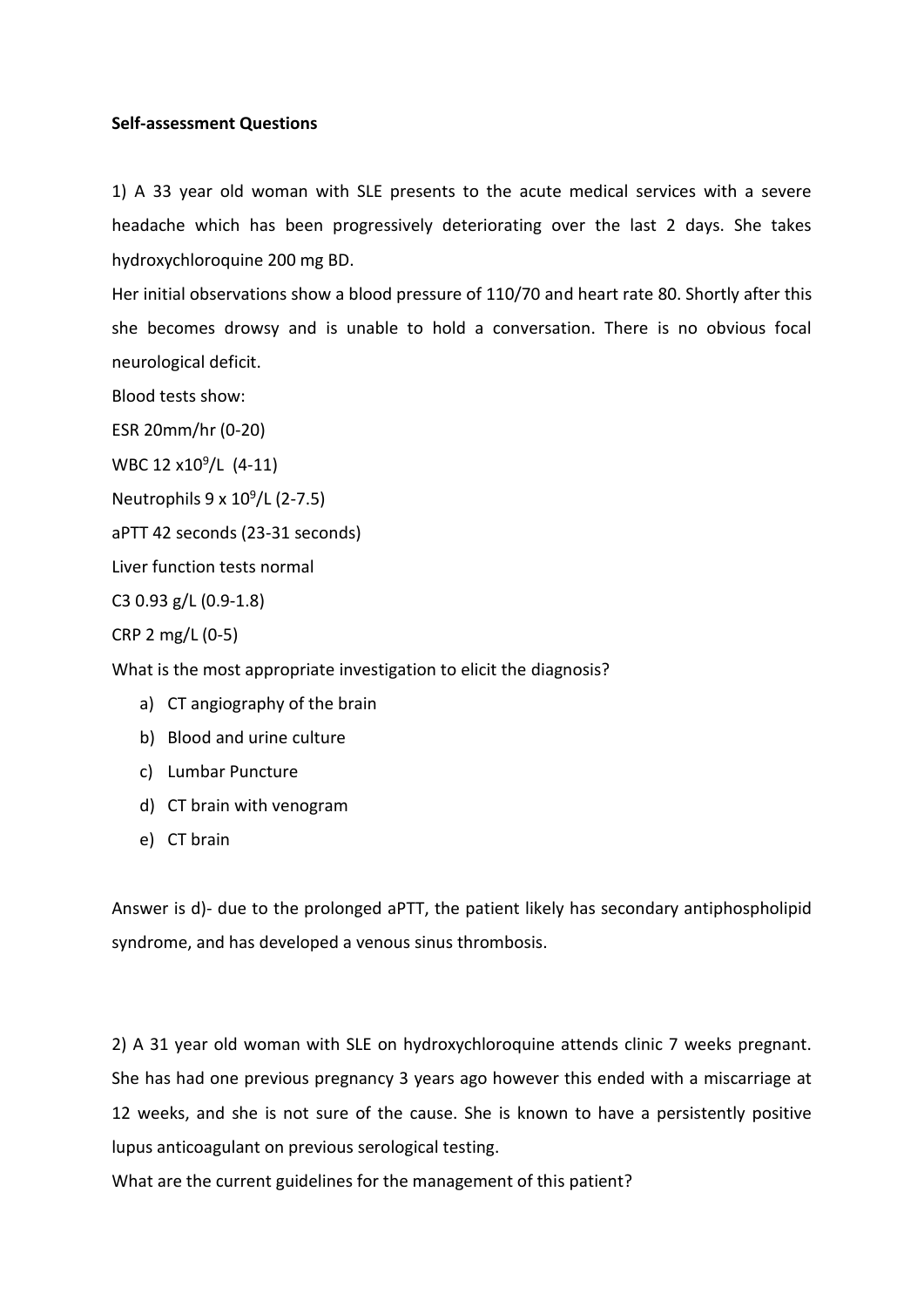- a) Unfractionated heparin
- b) Combined low dose aspirin and low molecular weight heparin
- c) Low dose aspirin
- d) Low molecular weight heparin
- e) Hydroxychloroquine and aspirin

The answer is b) the patient fulfils APS classification criteria, and will require both aspirin and LMWH

3) Which of the following is not a criteria aPL test?

- a) IgM anti-β2GPI antibodies
- b) IgG anticardiolipin antibodies
- c) IgG Anti-β2GPI antibodies
- d) IgA anticardiolipin antibodies
- e) dRVVT for lupus anticoagulant

The answer is d) IgA anticardiolipin antibodies test is not a criteria aPL test currently.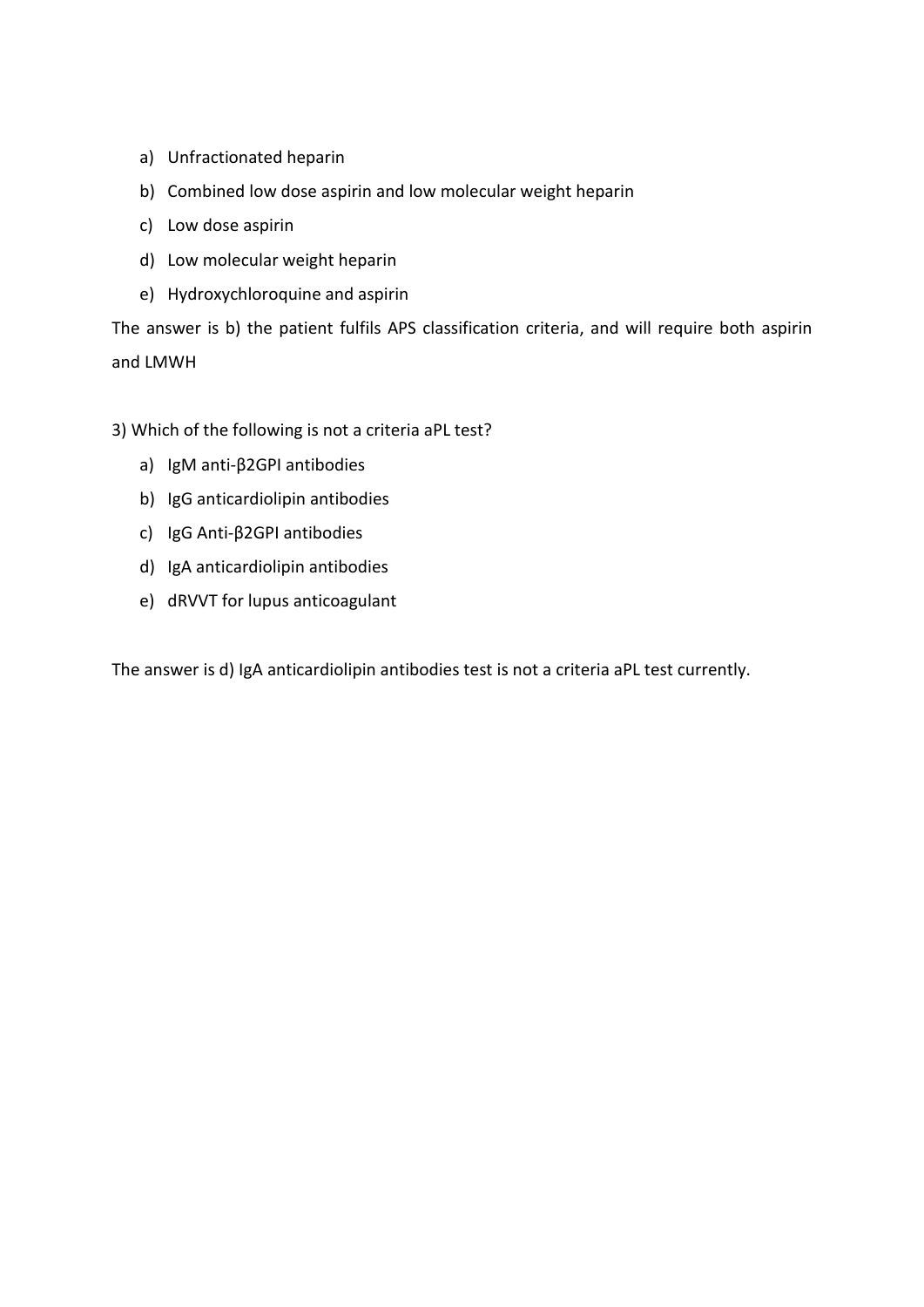#### **References**

1. Miyakis S, Lockshin MD, Atsumi T, et al. International consensus statement on an update of the classification criteria for definite antiphospholipid syndrome (APS). Journal of thrombosis and haemostasis : JTH. 2006;4(2):295-306.

2. Cervera R, Serrano R, Pons-Estel GJ, et al. Morbidity and mortality in the antiphospholipid syndrome during a 10-year period: a multicentre prospective study of 1000 patients. Ann Rheum Dis. 2015;74(6):1011-8.

3. Giannakopoulos B, Krilis SA. The pathogenesis of the antiphospholipid syndrome. The New England journal of medicine. 2013;368(11):1033-44.

4. Alijotas-Reig J, Ferrer-Oliveras R, Ruffatti A, et al. The European Registry on Obstetric Antiphospholipid Syndrome (EUROAPS): A survey of 247 consecutive cases. Autoimmun Rev. 2015;14(5):387-95.

5. Keeling D, Mackie I, Moore GW, et al. Guidelines on the investigation and management of antiphospholipid syndrome. Br J Haematol. 2012;157(1):47-58.

## **Further Reading**

1. Andreoli L, Chighizola CB, Banzato A, et al. Estimated Frequency of Antiphospholipid Antibodies in Patients With Pregnancy Morbidity, Stroke, Myocardial Infarction, and Deep Vein Thrombosis: A Critical Review of the Literature. Arthritis Care & Research. 2013;65(11):1869-73.

2. Cervera R. CAPS Registry. Lupus. 2012;21(7):755-7.

3. Cousins L, Pericleous C, Khamashta M, et al. Antibodies to domain I of beta-2-glycoprotein I and IgA antiphospholipid antibodies in patients with 'seronegative' antiphospholipid syndrome. Ann Rheum Dis. 2015;74(1):317-9.

4. Abreu MM, Danowski A, Wahl DG, et al. The relevance of "non-criteria" clinical manifestations of antiphospholipid syndrome: 14th International Congress on Antiphospholipid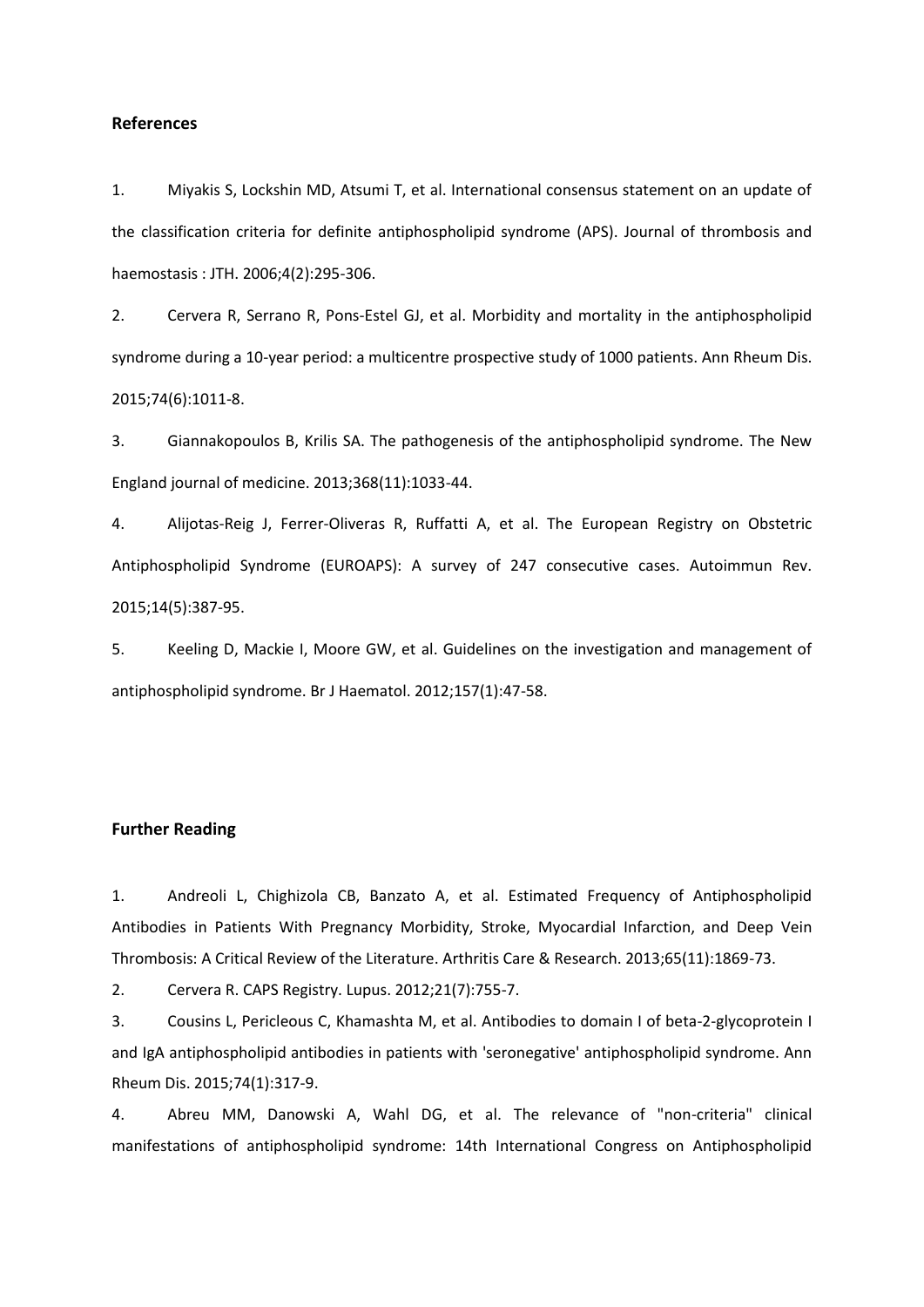Antibodies Technical Task Force Report on Antiphospholipid Syndrome Clinical Features. Autoimmun Rev. 2015;14(5):401-14.

5. Moore GW. Recent guidelines and recommendations for laboratory detection of lupus anticoagulants. Semin Thromb Hemost. 2014;40(2):163-71.

6. Canaud G, Bienaime F, Tabarin F, et al. Inhibition of the mTORC pathway in the antiphospholipid syndrome. The New England journal of medicine. 2014;371(4):303-12.

7. Bertolaccini ML, Amengual O, Andreoli L, et al. 14th International Congress on Antiphospholipid Antibodies Task Force. Report on antiphospholipid syndrome laboratory diagnostics and trends. Autoimmunity Reviews. 2014;13(9):917-30.

8. Chighizola CB, Ubiali T, Meroni PL. Treatment of Thrombotic Antiphospholipid Syndrome: The Rationale of Current Management-An Insight into Future Approaches. J Immunol Res. 2015;2015:951424.

9. Cohen H, Hunt BJ, Efthymiou M, et al. Rivaroxaban versus warfarin to treat patients with thrombotic antiphospholipid syndrome, with or without systemic lupus erythematosus (RAPS): a randomised, controlled, open-label, phase 2/3, non-inferiority trial. Lancet Haematol. 2016;3(9):e426-36.

10. de Jesus GR, Agmon-Levin N, Andrade CA, et al. 14th International Congress on Antiphospholipid Antibodies Task Force Report on Obstetric Antiphospholipid Syndrome. Autoimmunity Reviews. 2014;13(8):795-813.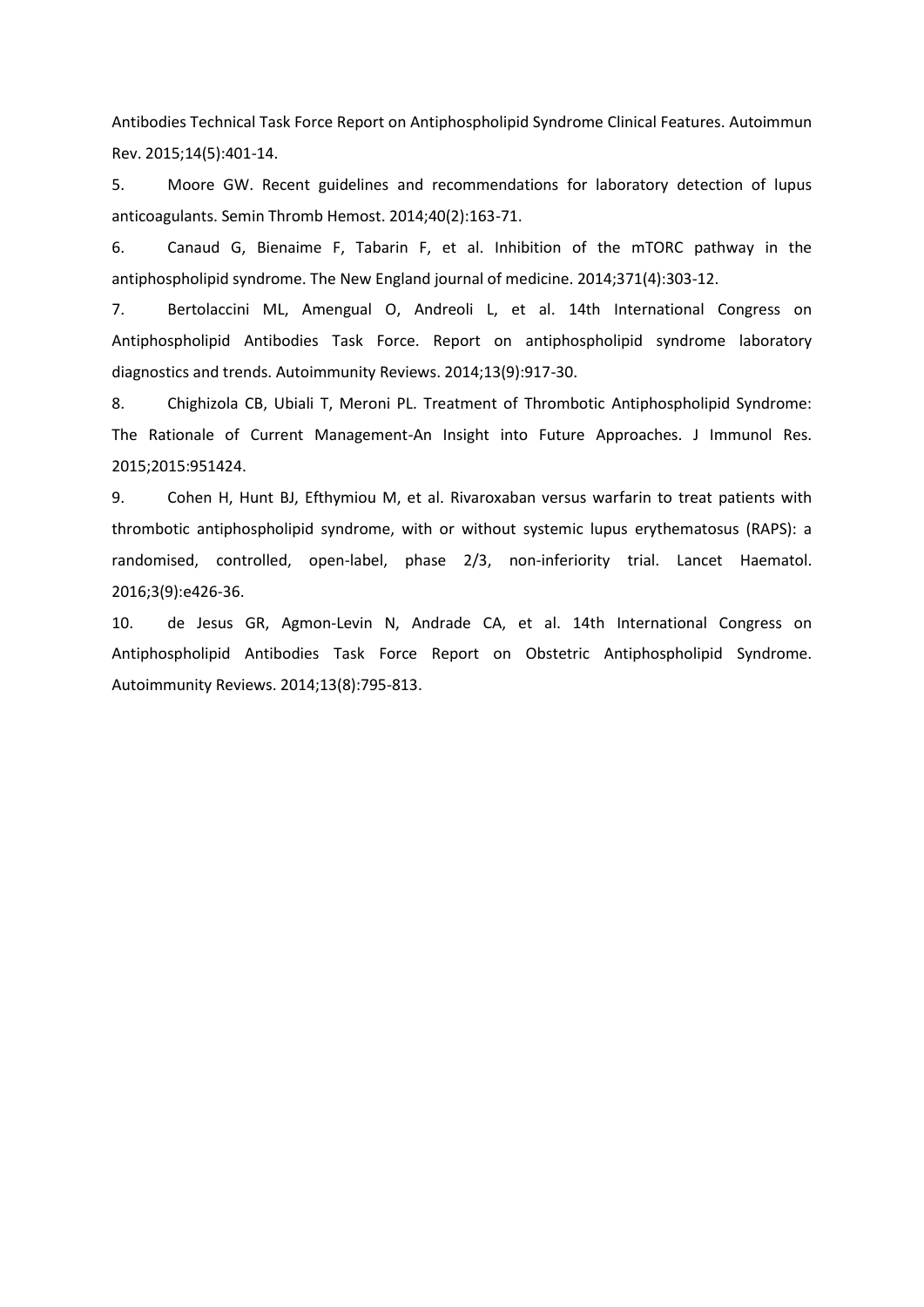# **Classification Criteria**

# *Clinical Criteria:*

- Vascular thrombosis
	- Arterial, venous or small vessel thrombosis in any tissue or organ (excluding superficial thrombosis), confirmed by appropriate imaging or histopathology
- Pregnancy morbidity- at least one of the following
	- $-$  One or more unexplained deaths of a morphologically normal foetus at or beyond 10<sup>th</sup> week of gestation
	- One or more premature births or a morphologically normal neonate before  $34<sup>th</sup>$  week of gestation due to eclampsia or severe pre-eclampsia or placental insufficiency
	- $-$  Three or more unexplained consecutive spontaneous abortions before 10<sup>th</sup> week of gestation, with hormonal, chromosomal or maternal anatomic causes excluded

*Laboratory Criteria*: Any must be present on 2 or more occasions at least 12 weeks apart:

- Lupus anticoagulant present in plasma, detected according to the guidelines of the International Society on Thrombosis and Haemostasis
- Anticardiolipin antibody of IgG and/or IgM isotype present in medium to high titre (i.e. more than 40 GPL or MPL units) as measured by standard ELISA
- Anti-β2 glycoprotein-1 antibody of IgG and/or IgM isotype in serum or plasma, present in medium/high titre (e.g. > 99th centile)

Table 1: Classification Criteria for APS.

Presence of one feature from both clinical and laboratory criteria is required to fit the classification. The classification criteria are primarily a research tool, and do not include all clinical features or manifestations.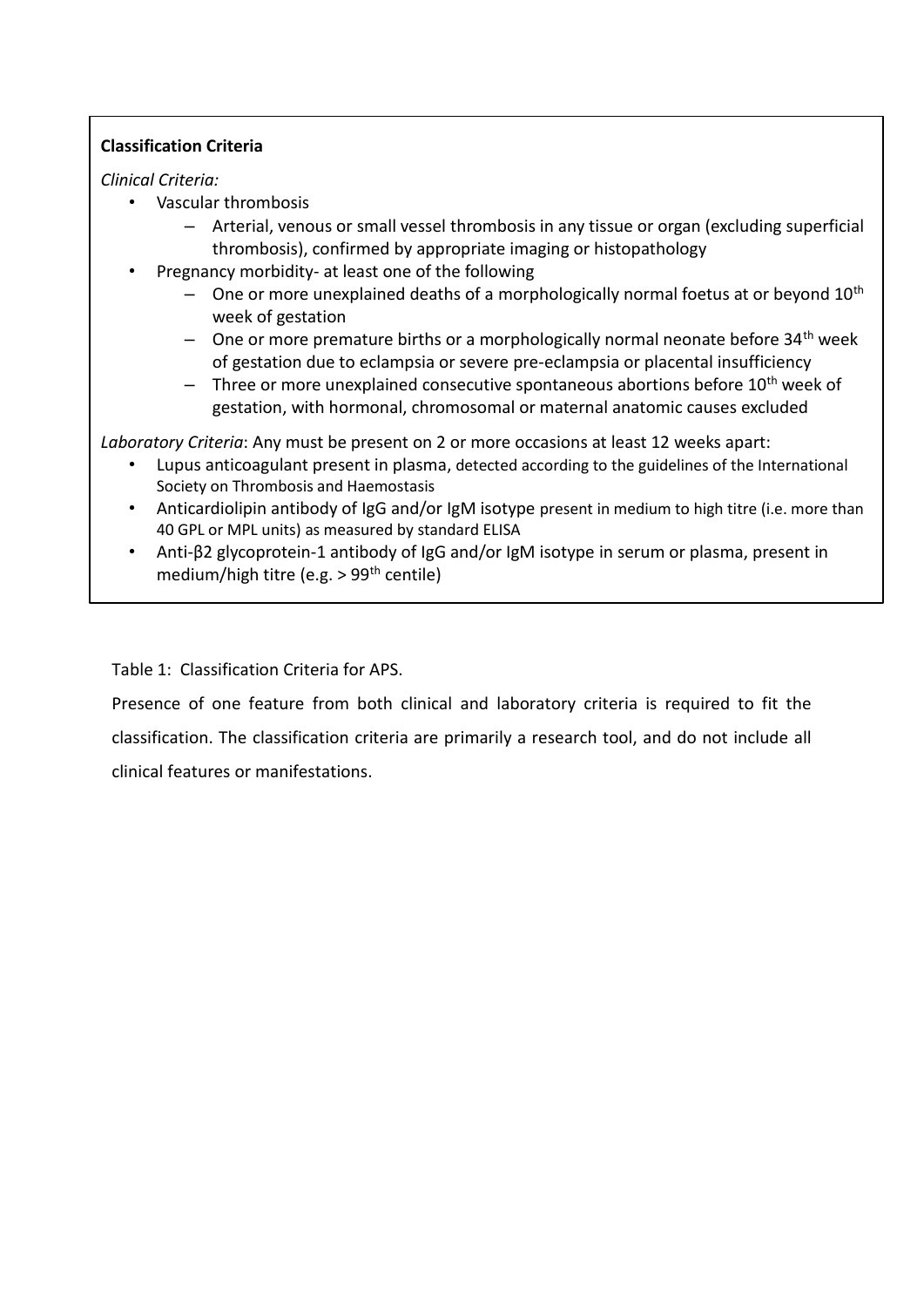| <b>Clinical Manifestations in the APS criteria</b> |                                                                                                                        |  |
|----------------------------------------------------|------------------------------------------------------------------------------------------------------------------------|--|
| Vascular                                           | Venous/arterial thromboembolic disease                                                                                 |  |
| Neurological                                       | Stroke, TIA                                                                                                            |  |
| Obstetric                                          | Recurrent miscarriage, intrauterine fetal death, stillbirth, early severe pre-<br>eclampsia, placental insufficiency,  |  |
| <b>Non-Criteria Clinical Manifestations of APS</b> |                                                                                                                        |  |
| Cardiovascular                                     | Valvular heart disease, Libman-Sachs endocarditis with embolism                                                        |  |
| Obstetric                                          | HELLP syndrome, intrauterine growth restriction                                                                        |  |
| Neurological                                       | Chorea, dementia, psychiatric disorders, transverse myelopathy, seizures,<br>Guillain-Barre syndrome, Sneddon syndrome |  |
| Haematological                                     | Autoimmune thrombocytopaenia, autoimmune haemolytic anaemia,<br>prolonged aPTT                                         |  |
| Dermatological                                     | Livedo reticularis, skin ulceration                                                                                    |  |
| Renal                                              | Microthrombotic nephropathy, renal artery stenosis, hypertension                                                       |  |

Table 2: Criteria and non-criteria clinical manifestations of APS.

Abbreviations; TIA (transient ischaemic attack); HELLP (haemolysis elevated liver enzymes, low platelets); aPTT (activated partial thromboplastin time).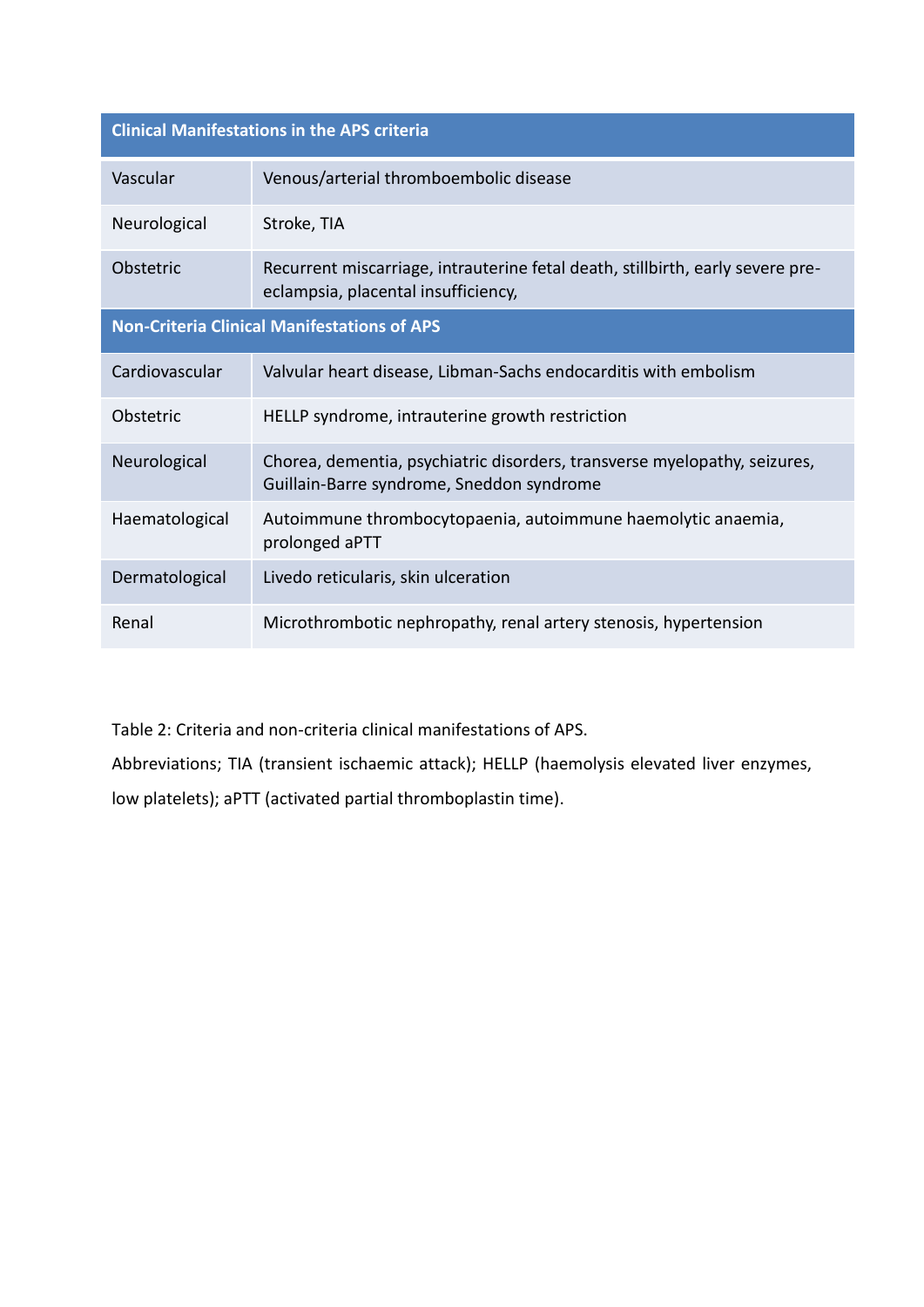

Figure 1: Pathogenesis of thrombotic and obstetric APS.

Abbreviations; TLR (toll like receptor), ApoER (Apolipoprotein E receptor), NFkB (nuclear factor kappa-light-chain-enhancer of activated B cells), p38MAPK (p38 mitogen-activated protein kinases), ICAM-1 (Intercellular Adhesion Molecule 1), VCAM (vascular cell adhesion molecule), mTOR (mammalian target of rapamycin), TF (tissue factor), PAR (protease activated receptor), VEGF (vascular endothelial growth factor), Ras-ERK (extracellular signalregulated kinase), hmw (high molecular weight), aPL (antiphospholipid antibodies), PSGL-1 (P-selectin glycoprotein ligand 1), NETS (neutrophil extracellular traps), IL (interleukin), β2GPI (β2glycoprotein-I), MMP (matrix metalloproteinase)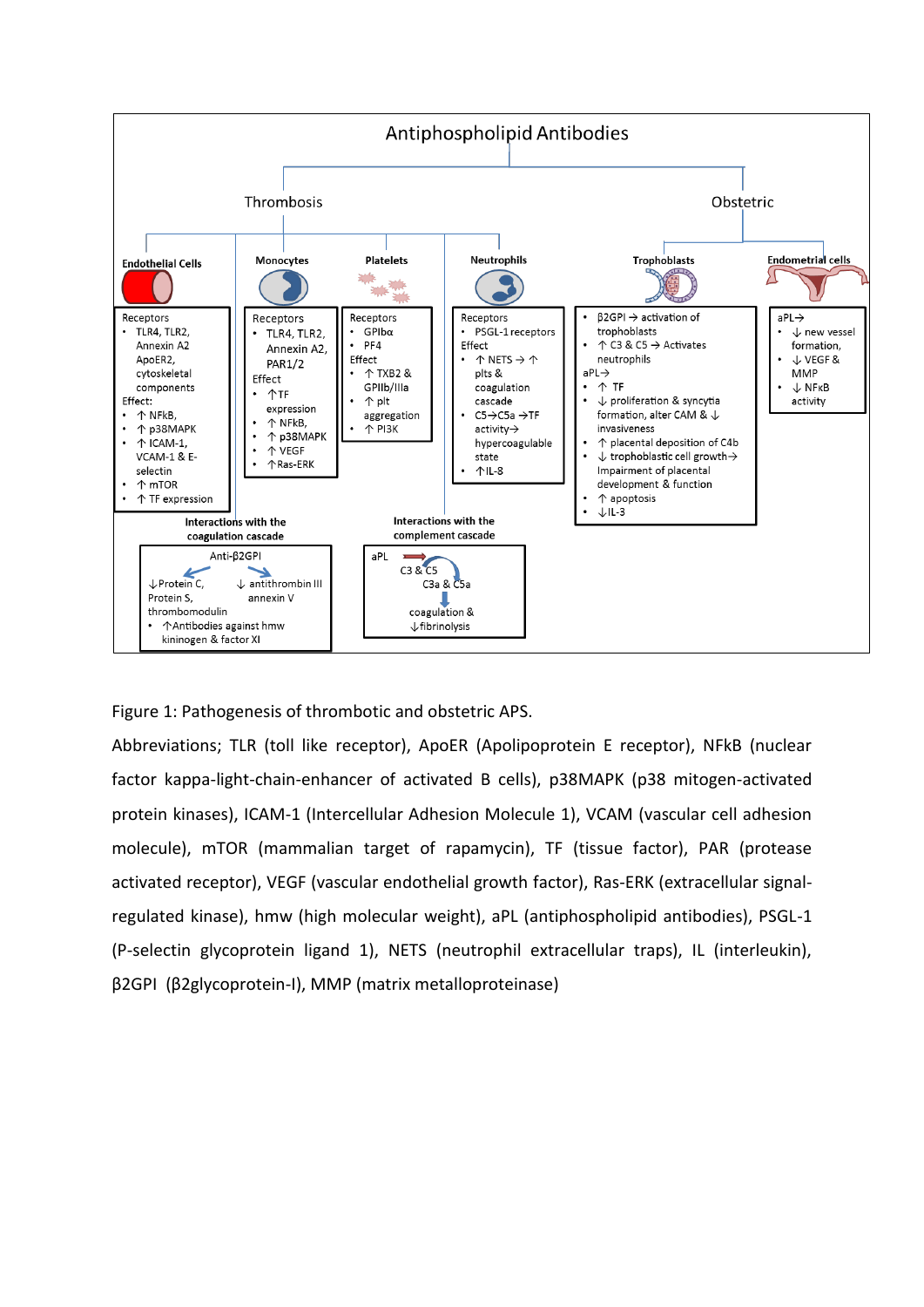| <b>Investigations in APS</b>                                                                                                                                                                                                                                  |                                                                                                                                                                                           |  |
|---------------------------------------------------------------------------------------------------------------------------------------------------------------------------------------------------------------------------------------------------------------|-------------------------------------------------------------------------------------------------------------------------------------------------------------------------------------------|--|
| Laboratory tests<br><b>Standard tests</b><br>$-$ FBC<br>- Renal & Liver function<br>$-$ ESR<br>$-$ CRP<br>- Coagulation<br>- Fasting lipids<br>- Glucose & Hba1c                                                                                              | Imaging/other tests<br><b>ECG</b><br><b>CXR</b><br>$\pm$ Doppler US (exclude DVT)<br>$\pm$ CTPA (exclude PE)<br>$\pm$ Brain MRI (exclude stroke)<br>$\pm$ Echocardiography (exclude heart |  |
| Urinalysis<br>$\bullet$<br>- Urine protein: creatinine ratio<br>Immunology<br>$\bullet$<br>- IgG/M Anticardiolipin antibodies<br>$-$ IgG/M Anti- $\beta$ 2GPI antibodies<br>$-$ Lupus anticoagulant<br>- ANA, ENA, C3/C4, dsDNA<br>$\pm$ Thrombophilia screen | <b>Potential Future Tests (not currently clinically</b><br>validated)<br>Anti PS/PT complex<br>IgA anticardiolipin<br>IgA anti-β2GPI<br>Anti-D1                                           |  |

Table 3: Summary of investigations for suspected APS.

– Protein S, Protein C,

Abbreviations; FBC (full blood count), ESR (erythrocyte sedimentation rate), CRP (C reactive protein), β2GPI (β2 Glycoprotein I), ANA (Antinuclear antibody), ENA (extractable nuclear antigen), C3 (complement C3), dsDNA (double-stranded DNA), ECG (electrocardiogram), CXR (Chest radiograph), US (ultrasound), DVT (deep vein thrombosis), CTPA (computerised tomography pulmonary angiogram), PE (pulmonary embolism), PS/PT (phosphatidylserine/prothrombin), D1 (domain 1)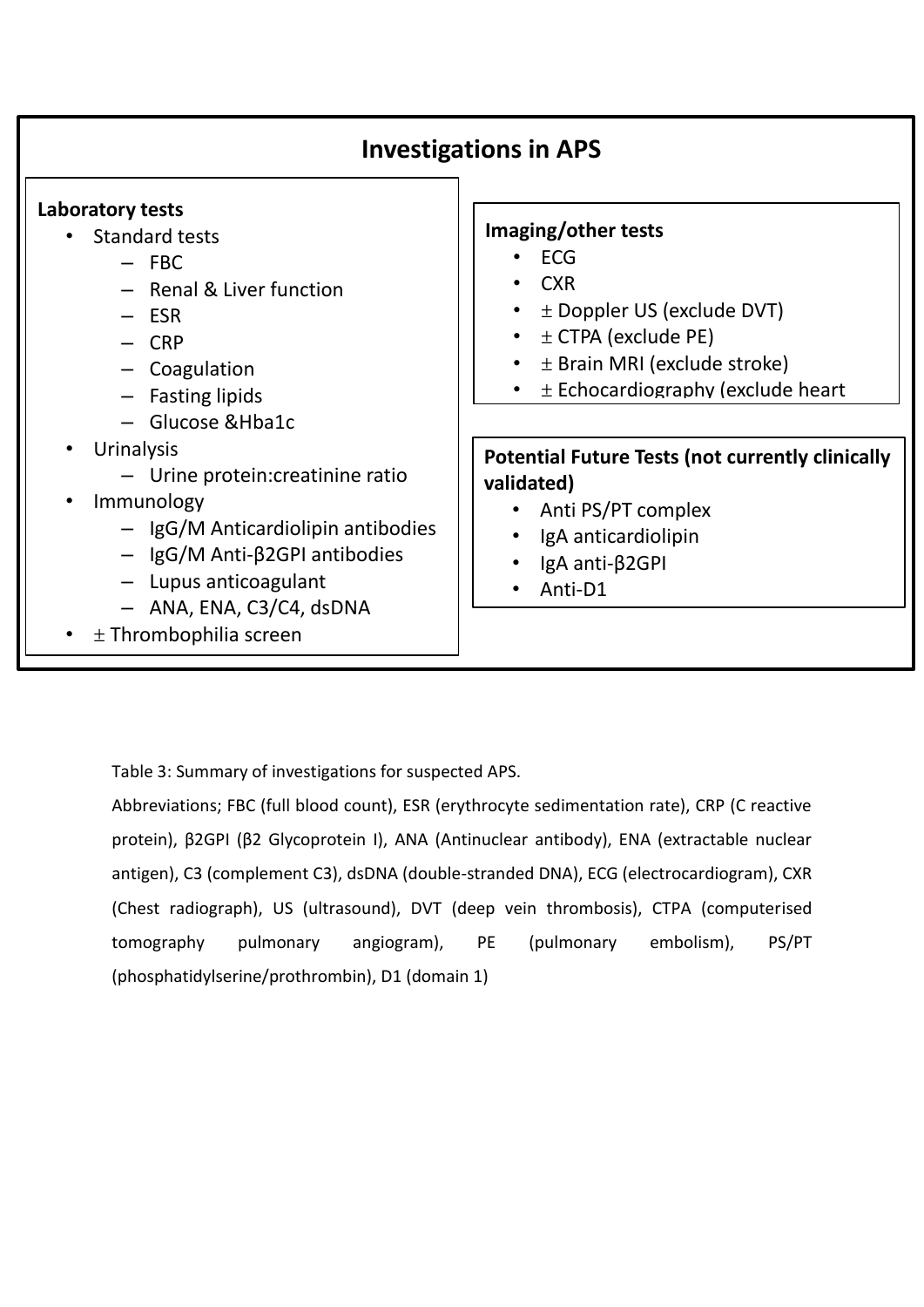| <b>Management of APS positive patients</b>              | <b>Treatment regimen</b>                                                         |
|---------------------------------------------------------|----------------------------------------------------------------------------------|
| Previous VTE not on anticoagulation                     | Warfarin (Target INR 2-3), or DOAC                                               |
| Previous VTE on anticoagulation                         | Warfarin (Target INR 3-4)                                                        |
| Previous arterial TE not on anticoagulation*            | Warfarin (Target INR 2-3) + Id aspirin<br><b>OR</b><br>Warfarin (Target INR 3-4) |
| Recurrent arterial TE on anticoagulation                | Warfarin (Target INR 3-4)                                                        |
| Recurrent thrombosis                                    | Ld aspirin or clopidogrel + warfarin                                             |
|                                                         |                                                                                  |
| <b>Management of pregnancy in aPL positive</b><br>women | <b>Recommendations</b>                                                           |
| No previous thrombosis + aPL                            | Careful monitoring + ld aspirin                                                  |
| SLE/APS                                                 | Ld aspirin + LMWH (+ Hydroxychloroquine)                                         |
| Previous thrombosis                                     | Ld asprin + LMWH (therapeutic dose)                                              |
| Recurrent early miscarriage                             | Ld aspirin + LMWH (prophylaxis dose)                                             |

Table 4: Management of APS.

Abbreviations; VTE (venous thromboembolism), INR (international normalised ratio); DOAC (direct oral anticoagulants); ld (low dose); LMWH (low molecular weight heparin); IUGR (intrauterine growth retardation); \*conflicting expert opinion.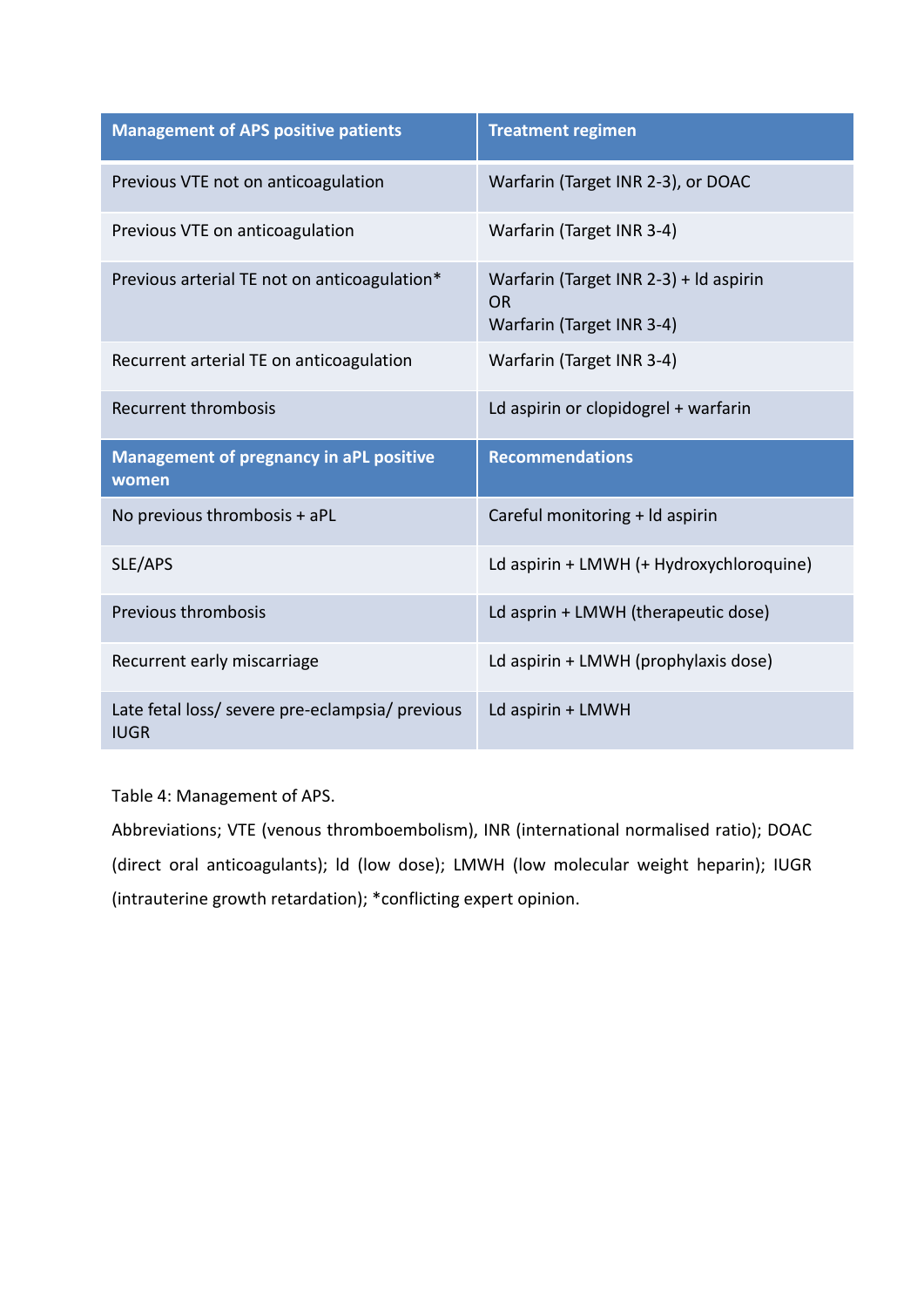| <b>Potential adjunctive therapies</b> |                                                                                                                                                                         |  |  |
|---------------------------------------|-------------------------------------------------------------------------------------------------------------------------------------------------------------------------|--|--|
| <b>Statins</b>                        | Some benefit in recurrent TE despite anticoagulation<br>Potential adjunctive therapy                                                                                    |  |  |
| Eculizumab                            | C5 inhibitor. Case reports of its use in preventing APS-<br>associated thrombotic microangiopathy post renal<br>transplantation, as well as recurrent CAPS.             |  |  |
| Sirolimus                             | Blocks B and T cell activation by inhibiting mTOR. No<br>recurrent of APS nephropathy in renal transplants<br>receiving sirolimus, and decreased vascular proliferation |  |  |
| Autologous stem cell transplant       | Promising early studies in SLE and APS, but high rates of<br>adverse events.                                                                                            |  |  |
| <b>Novel Therapies in development</b> |                                                                                                                                                                         |  |  |
| NF-kB and p38 MAPK inhibitors         | Effective in reducing the <i>in vitro</i> pro-inflammatory/pro-<br>thrombotic effect of APS and reduced TF expression                                                   |  |  |
| <b>Recombinant DI</b>                 | Inhibit development of anti- $\beta$ 2GPI antibodies and inhibits<br>aPL mediated pro-thrombotic effects in animal models                                               |  |  |
| $A1 - A1$                             | Dimeric inhibitor selectively targets $\beta$ 2GPI in<br>β2GPI/antibody complexes, interfering with the in vitro<br>interaction with anionic phospholipids and ApoER2.  |  |  |

Table 5: Alternative and future potential therapies and diagnostic assays in APS. Abbreviations; aPL (antiphospholipid antibodies), TE (thromboembolism), SLE (systemic lupus erythematosus), APS (antiphospholipid syndrome), VTE (venous thromboembolism), CAPS (catastrophic antiphospholipid syndrome), β2GPI (β2-glycoprotein I), TF (tissue factor), D1 (domain 1), VTE (venous thromboembolism), aCL (anticardiolipin).